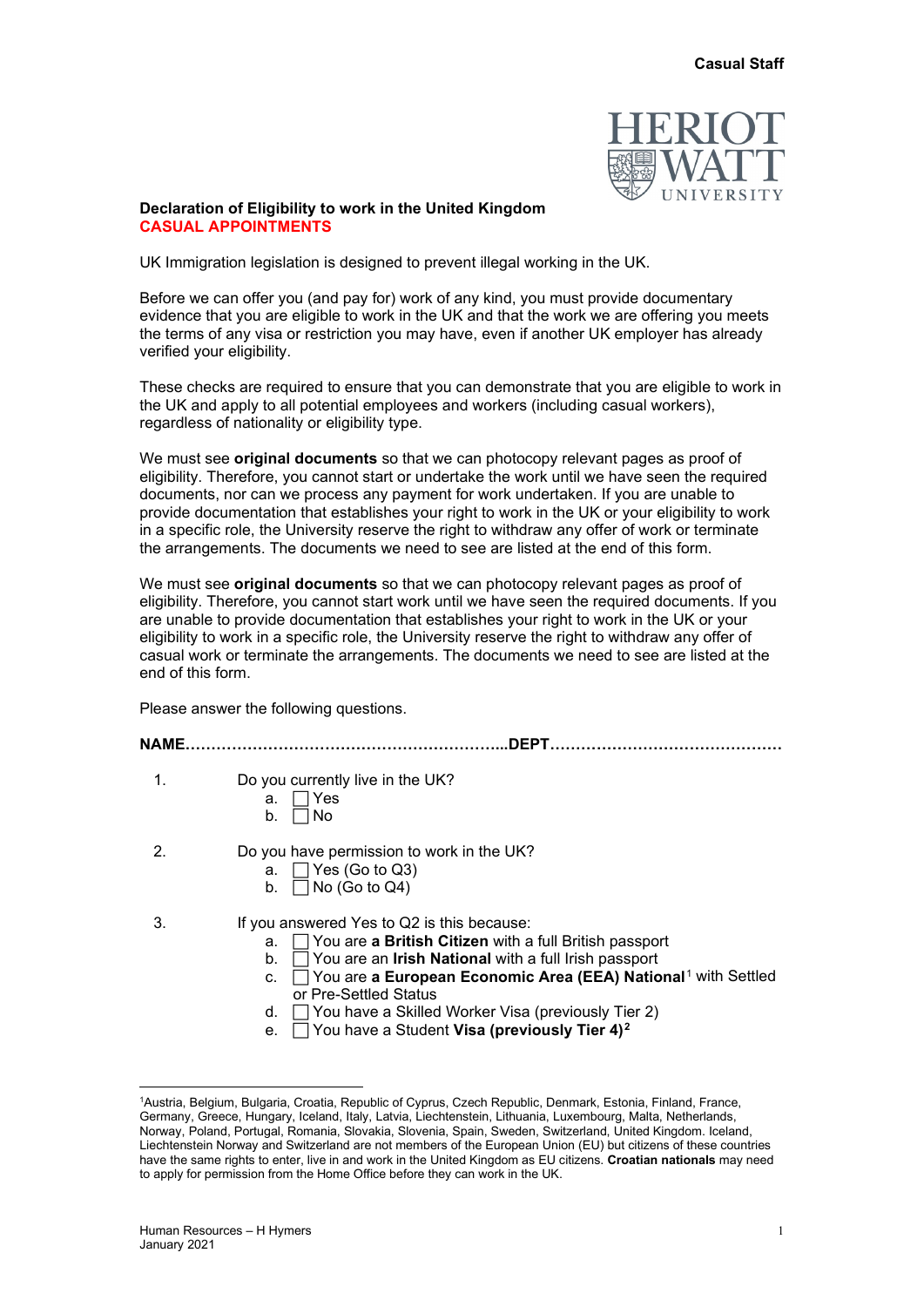f. **Other** (e.g. you are the husband, wife or civil partner of someone who is eligible to live/work in the UK; or any other reason) (Note, if you hold a Healthcare Visa, you are not eligible to carry out work at HWU)

Please give details below of the type of passport and/or visa you hold. You do not need to answer Q4.

## Q3 continued

……………………………………………………………………………………………………………. .…………………………………………………………………………………………………………… ……………………………………………………………………………………………………………. .…………………………………………………………………………………………………………… ……………………………………………………………………………………………………………. …………………………………………………………………………………………………………… …………………………………………………………………………………………………………… ……………………………………………………………………………………………………………

4. If you do not have permission to work in the UK, how do you anticipate obtaining permission to work? Please give details in the space below

…………………………………………………………………………………………………………… …………………………………………………………………………………………………………… . The same independent of the same independent of the same independent of the same independent of the same independent of the same independent of the same independent of the same independent of the same independent of the . The same independent of the same independent of the same independent of the same independent of the same independent of the same independent of the same independent of the same independent of the same independent of the . The contract of the contract of the contract of the contract of the contract of the contract of the contract of the contract of the contract of the contract of the contract of the contract of the contract of the contrac …………………………………………………………………………………………………………… …………………………………………………………………………………………………………… …………………………………………………………………………………………………………… Thank you.

## **Please now sign and date the declaration below:**

I confirm that this information is accurate to the best of my knowledge.

**Signed:……………………………………………Date……………………………**

## **Please hand this completed form to your manager, together with evidence of your eligibility to work in the UK.**

The evidence you need to provide must be in one of the following formats:

- A UK or Republic of Ireland passport
- A EUSS unique number
- A document issued by the Home Office confirming that you have no time limit on your stay in the UK
- A biometric card confirming your employment status (e.g. Skilled Worker Visa) together with your passport
- An Application Registration Card issued by the Home Office to an asylum seeker stating that the holder is permitted to take employment
- A passport endorsed to show you are entitled to stay and have permission to work in the UK

<sup>2</sup> *It is a condition of a Student (Tier 4) Visa that you may only work up to a maximum of 20 hours a week during termtime. This includes all paid or unpaid work, including casual work and overtime as well as any work provided under a contract of employment. This is a maximum weekly limit and hours will be monitored to ensure it is not exceeded.*